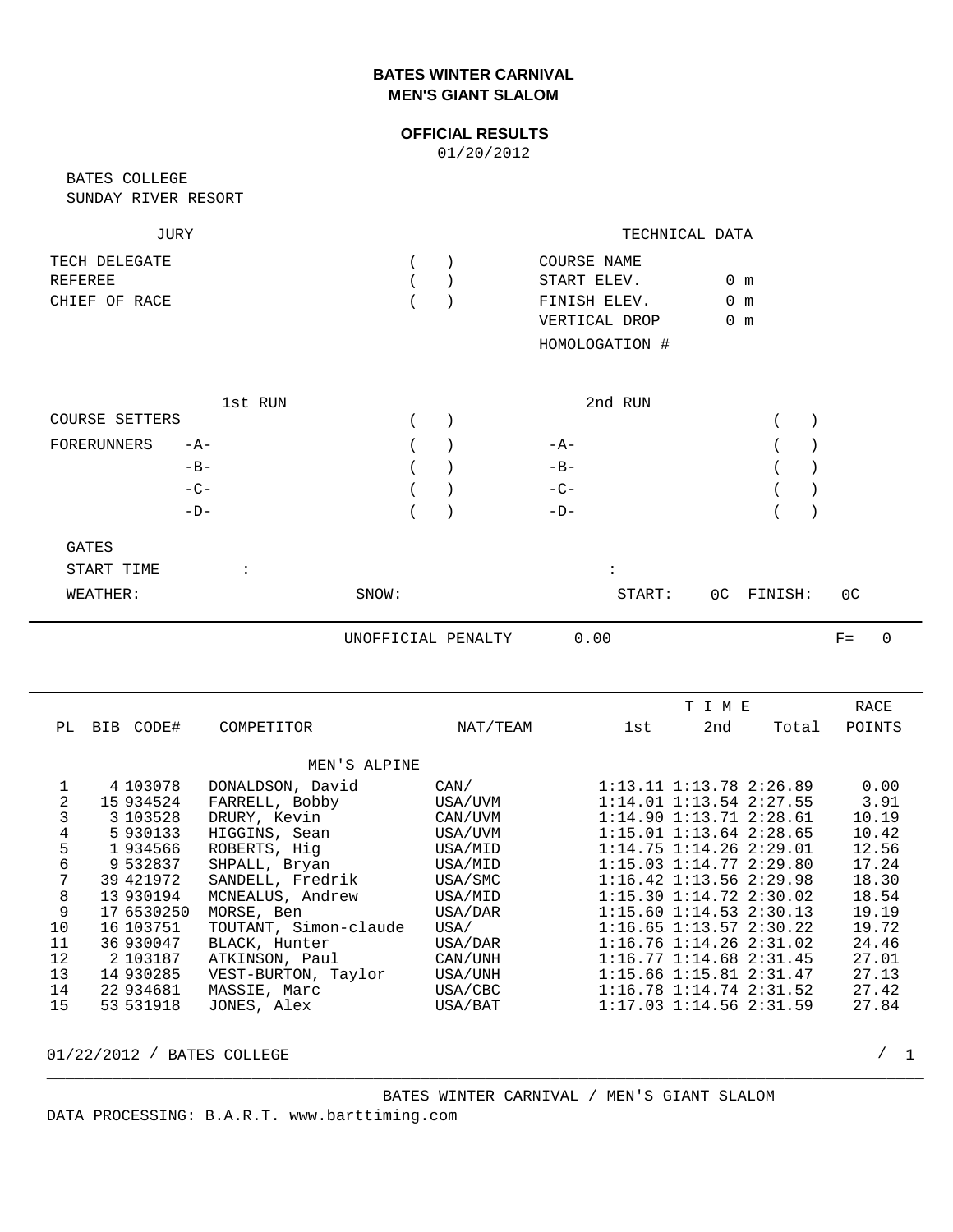|    |            |                                 |          |         | T I M E                       |                      | RACE   |
|----|------------|---------------------------------|----------|---------|-------------------------------|----------------------|--------|
| РL | BIB CODE#  | COMPETITOR                      | NAT/TEAM | 1st     | 2nd                           | Total                | POINTS |
|    |            |                                 |          |         |                               |                      |        |
| 16 | 34 104120  | DAWSON, Travis                  | USA/UVM  |         | $1:16.87$ $1:14.74$ $2:31.61$ |                      | 27.96  |
| 17 | 25 930214  | OLIVER, Coley                   | USA/UNH  |         | 1:17.26 1:14.53 2:31.79       |                      | 29.02  |
| 18 | 42 934505  | BAILEY, Nick                    | USA/MID  |         | 1:16.97 1:15.02 2:31.99       |                      | 30.21  |
| 18 | 45 103527  | BEADON, Christopher             | CAN/PSU  |         | 1:16.87 1:15.12 2:31.99       |                      | 30.21  |
| 20 | 52 6530246 | ENGELKEN, Taber                 | USA/     |         | $1:17.08$ $1:15.04$ $2:32.12$ |                      | 30.98  |
| 21 | 29 930230  | RANDALL, William                | USA/CBC  |         | 1:17.25 1:15.00 2:32.25       |                      | 31.75  |
| 22 | 40 6530504 | MOTTAU, Tanner                  | USA/     |         | 1:17.79 1:14.87 2:32.66       |                      | 34.17  |
| 23 | 62 530815  | DUNSTAN, Shawn                  | USA/CSC  |         | $1:17.60$ $1:15.48$ $2:33.08$ |                      | 36.66  |
| 24 | 12 934740  | WUNSCH, Taylor                  | USA/UVM  |         | $1:17.76$ $1:15.35$ $2:33.11$ |                      | 36.84  |
| 25 | 18 531073  | MORGAN, Brian                   | USA/CBC  |         | $1:17.16$ $1:16.04$ $2:33.20$ |                      | 37.37  |
| 26 | 35 103855  | RIVET, Philippe                 | USA/     |         | $1:17.05$ $1:16.18$ $2:33.23$ |                      | 37.55  |
| 27 | 56 930234  | ROBERTSON, Aaron                | USA/MID  |         | $1:17.45$ $1:16.35$ $2:33.80$ |                      | 40.93  |
| 28 | 50 6530121 | FARRELL, Brad                   | USA/     |         | $1:18.51$ $1:15.64$ $2:34.15$ |                      | 43.00  |
| 29 | 85 531214  | LAWLESS, Ryan                   | USA/CSC  |         | $1:18.08$ $1:16.42$ $2:34.50$ |                      | 45.07  |
| 30 | 28 530236  | HOUSER, Scott                   | USA/SLU  |         | $1:17.94$ $1:16.97$ $2:34.91$ |                      | 47.50  |
| 31 | 11 930023  | COFFEY, Sam                     | USA/UNH  |         | 1:16.78 1:18.14 2:34.92       |                      | 47.56  |
| 32 | 31 532270  | MCLAUGHRY, Luke                 | USA/DAR  |         | 1:17.93 1:17.12 2:35.05       |                      | 48.33  |
| 33 | 27 531215  | LAWLESS, Jeremy                 | USA/SLU  |         | 1:18.00 1:17.31 2:35.31       |                      | 49.87  |
| 34 | 38 103984  | LAJOIE, Vincent                 | USA/     |         | $1:19.09$ $1:16.62$ $2:35.71$ |                      | 52.24  |
| 35 | 43 934526  | FRUTH, Loudon                   | USA/SLU  |         | $1:18.74$ $1:17.23$ $2:35.97$ |                      | 53.78  |
| 36 | 55 6530538 | WOOLSON, Thomas                 | USA/     |         | 1:18.83 1:17.18 2:36.01       |                      | 54.02  |
| 37 | 74 6530475 | HOULE, Carson                   | USA/WIL  |         | 1:19.63 1:16.46 2:36.09       |                      | 54.49  |
| 38 | 46 531088  | O BRIEN, Kevin                  | USA/SMC  |         | 1:19.30 1:16.84 2:36.14       |                      | 54.79  |
| 39 | 58 930268  | SPANGLER, Timothy               | USA/SMC  |         | 1:19.15 1:17.28 2:36.43       |                      | 56.50  |
| 40 | 67 930269  | SPEAR, Parker                   | USA/PSU  |         | 1:18.88 1:17.74 2:36.62       |                      | 57.63  |
| 41 | 57 6530187 | MAJOR, Victor                   | USA/WIL  |         | 1:19.70 1:17.35 2:37.05       |                      | 60.18  |
| 41 | 63 6530523 | SCHUMAN, Keith                  | USA/     |         | 1:19.89 1:17.16 2:37.05       |                      | 60.18  |
| 43 | 30 103522  | LONG, Braden                    | CAN/DAR  |         | $1:18.83$ $1:18.55$ $2:37.38$ |                      | 62.13  |
| 44 | 26 103669  | BERTRAND, Mathieu               | CAN/DAR  |         | 1:18.93 1:18.62 2:37.55       |                      | 63.14  |
| 45 | 80 934510  | BOLGER, Stacey                  | USA/BC   |         | $1:19.16$ $1:18.65$ $2:37.81$ |                      | 64.68  |
| 46 | 61 103539  | LEVINE, John David              | CAN/SMC  |         | 1:20.30 1:17.63 2:37.93       |                      | 65.39  |
| 47 | 70 421913  | BREDENGEN, Carl Oscar GrNOR/SMC |          |         | 1:19.70 1:19.43 2:39.13       |                      | 72.50  |
| 48 | 76 6530172 | TALBOTT, Brent                  | USA/BAT  |         | 1:19.60 1:20.14 2:39.74       |                      | 76.11  |
| 49 | 81 930061  | BURGART, Christopher            | USA/BC   |         | $1:20.16$ $1:20.07$ $2:40.23$ |                      | 79.01  |
| 50 | 44 934555  | MULHERN, Liam                   | USA/MID  |         | 1:18.82 1:21.67 2:40.49       |                      | 80.55  |
| 51 | 8 530748   | CLAYTON, Zach                   | USA/UNH  |         | $1:16.80$ $1:38.22$ $2:55.02$ |                      | 166.61 |
| 52 | 24 530197  | CUMMISKEY, Sean                 | USA/WIL  |         | $1:19.06$ $1:48.88$ $3:07.94$ |                      | 243.13 |
|    | 52         |                                 |          |         |                               |                      |        |
|    |            |                                 |          |         |                               |                      |        |
|    |            | Did Not Finish                  |          |         |                               |                      |        |
|    | 66 934543  | LIEB, Coleman                   | USA/BAT  |         | : 0.00 : 0.00 : 0.00          |                      |        |
|    |            | 88 6530368 PEREJDA, Matthew     | USA/BAT  |         |                               | : 0.00 : 0.00 : 0.00 |        |
|    | 79 934597  | ZUCCO, Derek                    | USA/BC   | : 0.00  | : 0.00                        | : 0.00               |        |
|    | 48 6530234 | MARSHALL, Craig                 | USA/CBC  | : 0.00  | : 0.00 : 0.00                 |                      |        |
|    | 87 934601  | ATWOOD, Joe                     | USA/CSC  | : 0.00  | : 0.00                        | : 0.00               |        |
|    | 19 934680  | MARTIN, Dustin                  | USA/SLU  | : 0.00  | : 0.00                        | : 0.00               |        |
|    | 73 531473  | BRYANT, Nathan                  | USA/SMC  | : 0.00  | : 0.00                        | : 0.00               |        |
|    | 49 6530338 | LENTZ, Christoph                | USA/WIL  | : 0.00  | : 0.00                        | : 0.00               |        |
|    | 47 934577  | SMITH, Brennan                  | USA/     | : 0.00  | : 0.00                        | : 0.00               |        |
|    | 65 304050  | WATANABE, Takehirp              | USA/     | : 0.00  | : 0.00                        | : 0.00               |        |
|    | 32 104023  | STEINKE, Chris                  | USA/     | : 0.00  | : 0.00                        | : 0.00               |        |
|    | 37 104015  | SCHUESSLER BEDARD, WilliUSA/    |          | : 0.00  | : 0.00                        | : 0.00               |        |
|    | 12         |                                 |          |         |                               |                      |        |
|    |            |                                 |          |         |                               |                      |        |
|    |            | Did Not Finish 2nd Run          |          |         |                               |                      |        |
|    | 60 6530320 | VAN INGEN, Pieter               | USA/PSU  | 1:20.13 | : 0.00                        | : 0.00               |        |
|    | 75 6531437 | COLT, William Richard USA/PSU   |          | 1:18.24 | : 0.00                        | : 0.00               |        |
|    | 7530837    | KELLEY, Tim                     | USA/UVM  | 1:14.03 | : 0.00                        | : 0.00               |        |
|    | 59 6530646 | KEATING, Chris                  | USA/     | 1:20.03 | : 0.00                        | : 0.00               |        |
|    |            |                                 |          |         |                               |                      |        |

01/22/2012 / BATES COLLEGE 2007 2012 2

\_\_\_\_\_\_\_\_\_\_\_\_\_\_\_\_\_\_\_\_\_\_\_\_\_\_\_\_\_\_\_\_\_\_\_\_\_\_\_\_\_\_\_\_\_\_\_\_\_\_\_\_\_\_\_\_\_\_\_\_\_\_\_\_\_\_\_\_\_\_\_\_\_\_\_\_\_\_\_\_\_\_\_\_\_\_\_\_\_\_\_\_\_\_

 $/2$